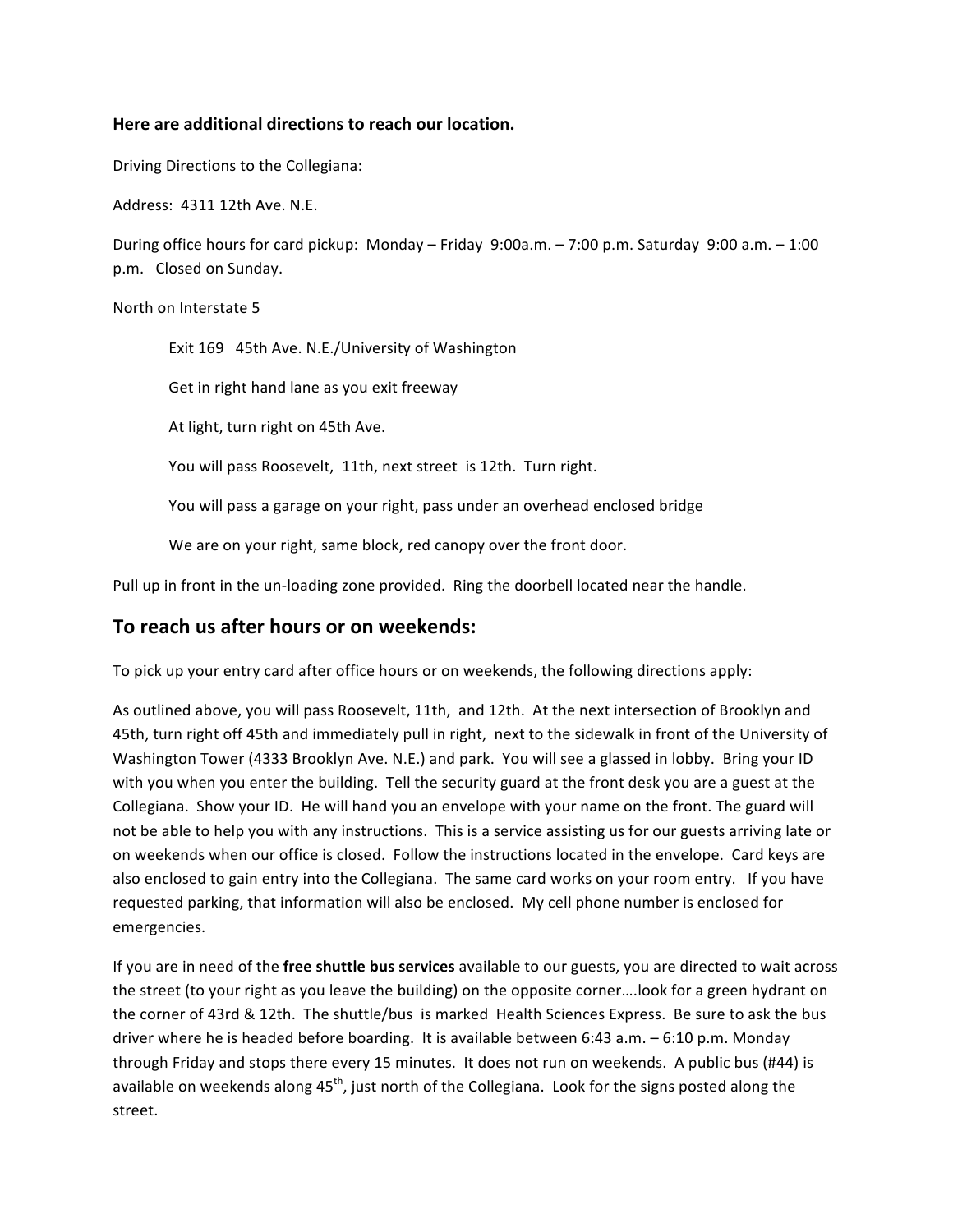For any issues after hours, please contact our answering service: 206-682-1729 and they will contact me.''If it will wait till Monday morning, please call me at 206-732-3200 and leave me a message...

## **Message inside your envelope:**

Welcome to the Collegiana Hospitality House. We appreciate your patronage!

Proceed to the Collegiana located at 4311 12th Ave. N.E., which is actually in the shadow or back-side of the building you are presently in. Walk out of the lobby toward the immediate cross street – 45th & Brooklyn. If driving, turn left at the intersection. Get into the left hand lane immediately at the next light. Turn left on 12th. Proceed South under the walk-way bridge that spans the building and garage, passing under it and by a garage on your right. Look immediately to your right for the front entrance of the Collegiana. You will see a small red canopy that extends out over the sidewalk under two trees.

You will park in the loading zone for only as long as it takes to unload. Previous arrangements will include a parking permit (enclosed in this envelope, with location/directions attached).

I'was' asked to include a parking permit in your packet . I have included it in your envelope. Should you decide you want to use that service, from the Collegiana, you would drive north on 12th (same street we are on) and cross 45th. Half way up that same block, look to your left for a sign that says 'Shopper's Park". If you have gone through the next intersection, you have gone too far. Do not park in the first designated parking area, called Diamond Parking. That is not affiliated with us, and you will receive a ticket for parking there! You can pay for this service in the morning if you wish....\$5.00 for 24 hour parking. Handicapped vehicle can park for free anywhere except where it is posted not to park in this zone between 4-6PM....

Entry cards extras are provided for your convenience. Remember: Do not place in the same pocket with your cell phone! Do not place against or near any other electronic device or electronic strip, or the electronic strip on your card will be erased!

Your card is inserted electronic strip down, arrow toward the door. Insert slowly and withdraw in a smooth, even motion. A green light appears and you will hear a 'click'. This same card gives you entry to your room. If you have any questions, you may call me on my cell phone 206-601-2896. If it will wait, the office hours are 9:00 a.m.-5:30 p.m. Monday through Friday. The office number is 206-732-3200.''

We hope you enjoy your stay! Sherry Pollard, Manager

Collegiana Hospitality House -- We are a non-profit organization. Thank you for your continued support!

PLEASE BE AWARE THERE IS NO SMOKING ON THE PREMISES....SMOKING MUST BE DONE OUTSIDE THE FRONT DOOR!! There is a \$250.00 fine if you smoke within the building!